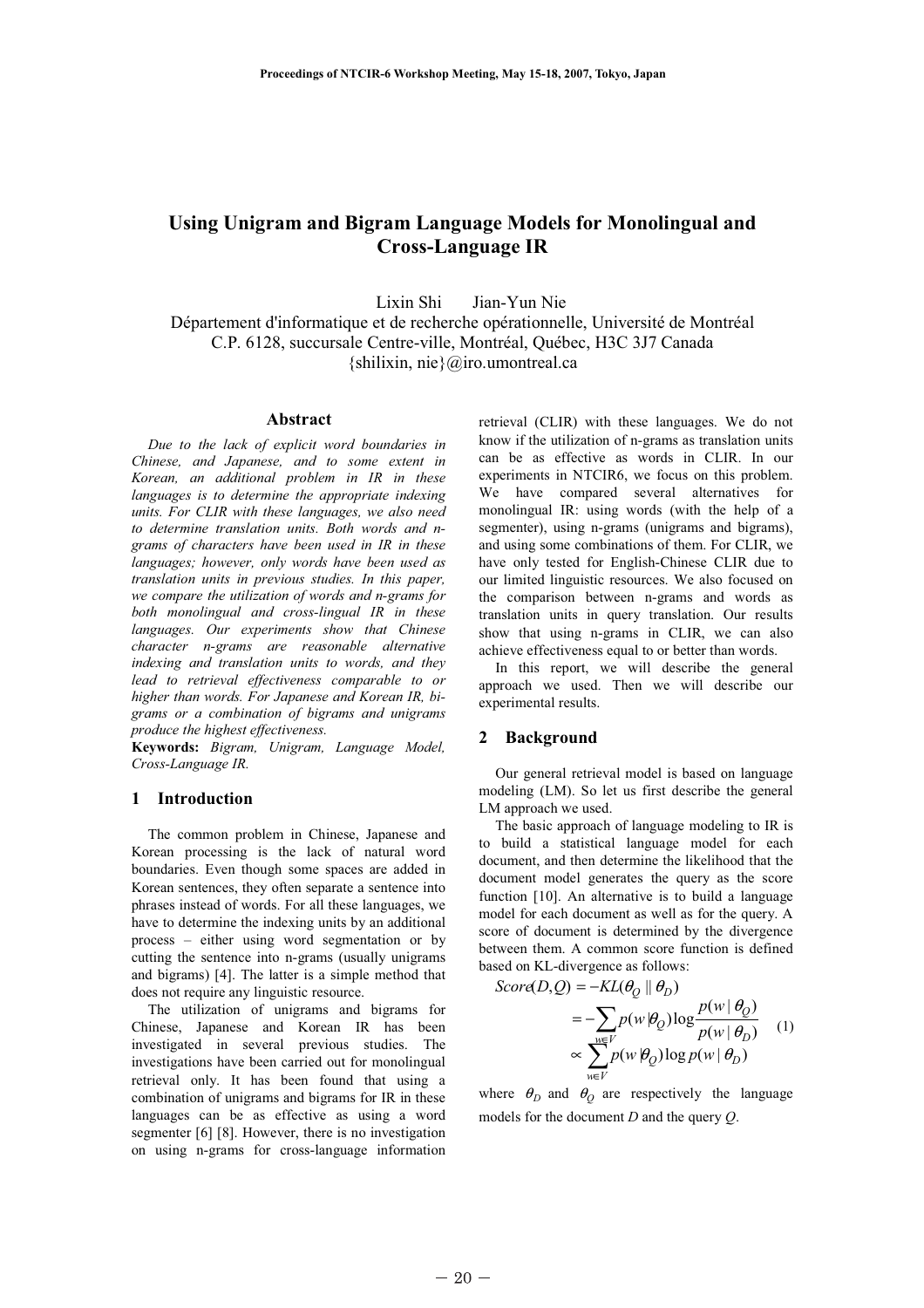In CLIR, words in  $O$  and  $D$  are in different languages. Query translation can be integrated into

the query model 
$$
p(w | \theta_Q)
$$
 as follows:  
\n
$$
p(t_i | \theta_{Q_s}) = \sum_j p(s_j, t_i | \theta_{Q_s})
$$
\n
$$
= \sum_j t(t_i | s_j, \theta_{Q_s}) p(s_j | \theta_{Q_s})
$$
\n
$$
\approx \sum_j t(t_i | s_j) p(s_j | \theta_{Q_s})
$$
\n(2)

where  $s_i$  is a word in source language (language of the query),  $t_i$  is a word in target language (language of the documents), and  $t(t_i|s_i)$  is a translation probability between  $s_i$  and  $t_i$ . This probability can be obtained from a translation model trained on a parallel corpus. In our case, we use IBM model 1 [1] trained using  $GIZA++^1$ . A similar approach has been used in [5] for CLIR between European languages, in which  $s_i$  and  $t_i$  are words. For Chinese, Japanese and Korean languages, an additional question is what units to use for query translation and document indexing.

## 3 Our Approaches

#### 3.1 Monolingual IR

Firstly, we re-examine the problem of monolingual IR in Chinese, Japanese and Korean. Several studies have compared the utilization of words and character n-grams as indexing units for Chinese IR [6] [8]. Most of them have been done in models other than language modeling. Here, we reexamine the impact of different indexing units within the language modeling framework.

Previous studies on Chinese word segmentation showed that segmentation accuracy in Chinese is usually higher than 90%. This accuracy is shown to be satisfactory for IR [7].

We notice that many similar Chinese words share some common characters. Therefore, a natural extension to word-based indexing of documents and queries is to add characters as additional indexing units. [7] showed that this approach is effective for Chinese IR. Following the same principle, we can create several possible indexing units for Chinese documents: word, unigram, bigram, word+character, and bigram+character. In the last two cases, we cut each Chinese sentence into both words and characters or into bigrams and characters (unigrams). For example, the original Chinese sentence "企业科研投  $\frac{dS}{dt}$  (company's investment in R&D) can be<br> $\frac{dS}{dt}$  (company's investment in R&D) can be transformed respectively into:

/科研/投资/企/业/科/研/投/资<br>小国/利研/研究/かぶ/小司

-/-/////-////

Then every separate unit (word, bigram or unigram) are considered as an index. In particular,

we can have the following possible basic indexing strategies:

- ─ W (Word): Sentences are segmented into words, and words are used as indexing units.
- ─ U (Unigram): Sentences are cut into single characters or unigrams, which are used as indexing units.
- ─ B (Bigram): Sentences are cut into overlapping bigrams of characters.
- ─ WU (Word and Unigram): Sentences are segmented into both words and single characters. Both words and unigrams are indexing units.
- ─ BU (Bigram and Unigram): Sentences are cut into both overlapping character bigrams and single characters.

Previous studies have shown that the last two approaches are more effective than the others [8]. However, these approaches do not have much room for setting the relative importance between words, bigrams and unigrams.

Another possible approach to combine different index units is as follows: we can create several indexes for the same document, using words, unigrams and bigrams separately. Then during the retrieval process, these indexes are combined to produce a single ranking function. In LM framework, this means that we build several language models for the same document and query. Each type of the model determines a score function Score,. The final score is a combination of the scores. So, in general, we define the final score as follows:

$$
Score(D,Q) = \sum_{i} \alpha_i Score_i(D,Q)
$$
 (3)

where  $Score_i$  is the score determined by a type of model (in our case, either unigram, bigram or word model) and  $\alpha_i$  its importance in the combination (with  $\sum \alpha_i = 1$ ). In this way, we can set an i

appropriate relative importance to each type of index. In particular, we can have the following additional indexing strategy:

─ B+U: Interpolate bigram and unigram models, defined as Formula (4).

$$
Score_{B+U}(D,Q) = \lambda Score_B(D,Q) + (1-\lambda)Score_U(D,Q)
$$
\n(4)

Our experiments on Chinese IR (next section) show that we can obtain good effectiveness using BU and B+U. Therefore, for Japanese and Korean, we only test the bigram, unigram, and their combinations instead of using a word segmentation method.

## 3.2 English to Chinese cross-language IR

For CLIR, we use a translation model, namely IBM model 1, to translate query  $Q_s$  from source language to target language.

 <sup>1</sup> http://www.fjoch.com/GIZA++.html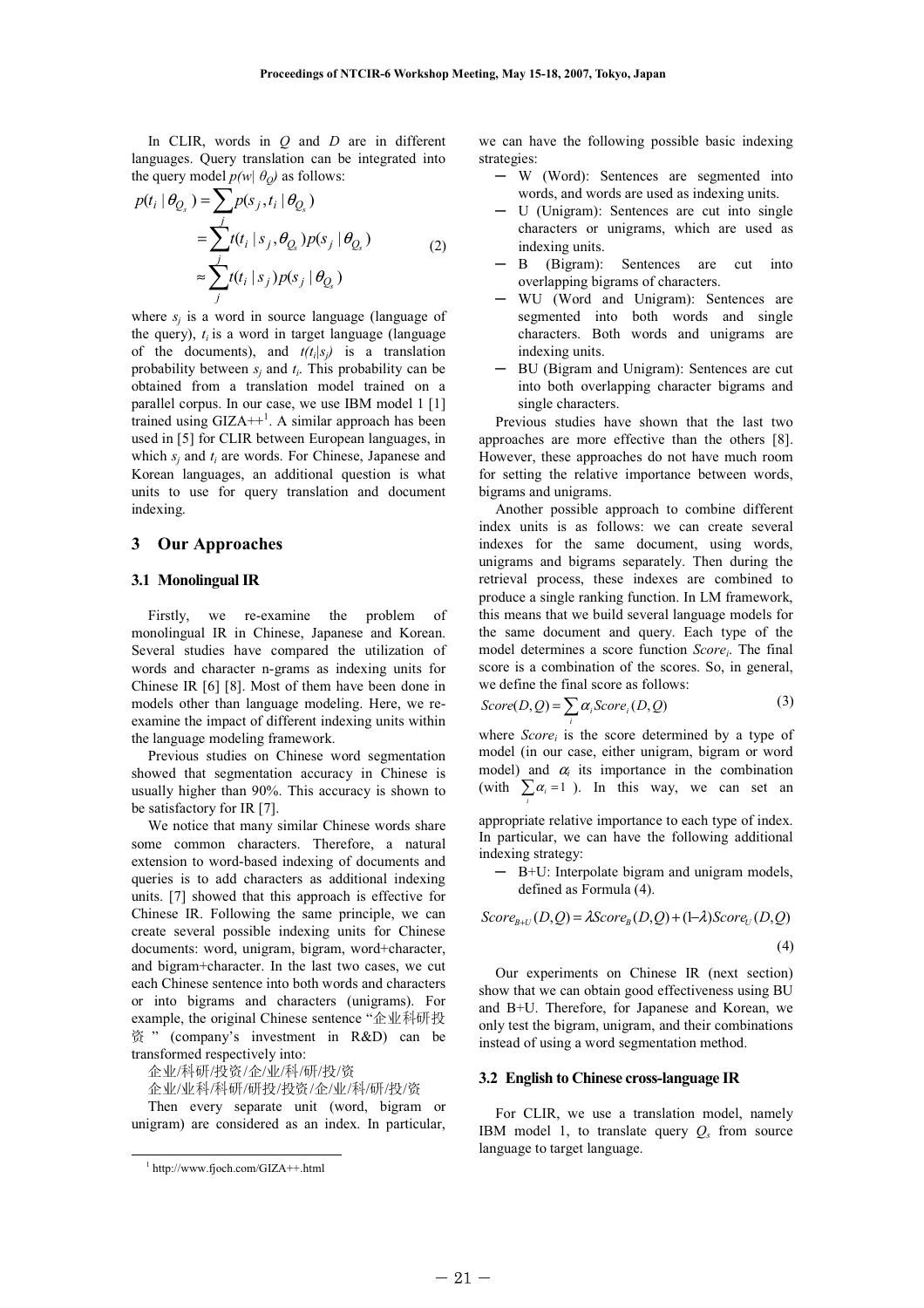Here, we use maximum likelihood estimation to estimate the source terms in the query, that

is  $P(s_j | \theta_Q) = \frac{c(s_j, Q_s)}{|Q_s|}$ s  $P(s_j | \theta_Q) = \frac{c(s_j, Q_s)}{|\mathcal{Q}_s|}$ . The query model in

Formula (2) becomes:

$$
p(t_i | \theta_{Q_s}) = \sum_{s_j \in Q_s} t(t_i | s_j) \frac{c(s_j, Q_s)}{|Q_s|}
$$
 (5)

where  $c(s_i, Q_s)$  is occurrence of term  $s_i$  in query  $Q_s$ , and  $|Q_s|$  is the number of terms in  $Q_s$ .

The simplest TM is English-Chinese word-toword translation model, which can be trained from an English-Chinese parallel corpus (in which Chinese sentences are segmented into words). We denote this translation approach by W, which uses the probability in the translation table from English words into Chinese words.

The monolingual IR results show that using bigram and unigram model can achieve the same performance as word, and combining the bigram and unigram can perform even better.

Now let us describe the training process of bigram and unigram TMs and their combination in the retrieval process. Similarly to monolingual Chinese IR, there are two ways to combine bigram and unigram translation models:

- (1) One can process the parallel sentence (Chinese part) so as to transform it into both bigrams and unigrams. Then a standard training process is used to train a translation model, which will contain translations of English words to both Chinese bigrams and unigrams. This strategy is similar to BU in monolingual IR. So we will denote the translation method by BU, too.
- (2) We can also create two separate translation models, one for bigrams and another for unigrams. Then the two translation models can be combined linearly by setting a relative importance to each of them, in a similar way to Formula (4). We denote this approach by B+U.

Now we show how these TM are used for our CLIR. Firstly, the translation candidates with low probabilities usually are not strongly related to the query. They are more noise than useful terms. So, we remove them by setting a threshold δ (set at 0.001 in our experiments): we filter out the items  $t_i$ with  $t(t_i | s_i) < \delta$ . Then, the probabilities of the remaining translation candidates are re-normalized so that  $\sum_{i} t(t_i | s_i) = 1$  $t(t_i | s_j) = 1$ .

Then, we calculate the query model by Formula (5). To further reduce noise, we use one of the following two methods to select translations:

 $t_i$ 

(1) For each source term  $s_i$ , we only use the top N best translations, and use all of resulting  $t_i$ (together with their probabilities) as query.

(2) We can also rely on  $p(t_i | \theta_o)$  and select the top  $N^*|Q_s|$  translation candidates  $t_i$  as query translation, where  $N$  is a fixed parameter we can tune manually, and  $|Q_s|$  the length of the query.

# 3.3 Combine bilingual dictionary and parallel corpus

Combining a translation model with a bilingual dictionary can greatly improve the CLIR effectiveness [9]. Our experiments show that treating a bilingual dictionary as a parallel text and using the trained TM from it is much better than directly using the items of a dictionary. Therefore, we regard each entry in a bilingual dictionary as a "parallel sentence", and a bilingual dictionary is then considered as another "parallel corpus". Then, we train a series of TMs from the dictionary: U, B, W, and BU.

In this way, as a dictionary is transformed into a TM, it can be combined with a parallel corpus by combining their TMs. An equivalent way is to combine the retrieval scores resulted from using different TMs, as follows:

$$
Score_{MC+MD}(D,Q) = \lambda Score_{MC}(D,Q) + (1-\lambda) Score_{MD}(D,Q)
$$
\n(6)

where MC and MD are TMs trained from the parallel corpus and the bilingual dictionary respectively.

# **Result and Experiment**

# 4.1 Monolingual IR

Kr Chosunilbo98/99

In NTCIR 6, both documents and topics are from previous NTCIR experiments. The characteristics of documents and queries are described in Table 1 and Table 2.

|    | NTCIR3/4                      |             | NTCIR5/6                       |             |  |  |  |
|----|-------------------------------|-------------|--------------------------------|-------------|--|--|--|
|    | Collections                   | #doc<br>(K) | Collections                    | #doc<br>(K) |  |  |  |
| Cn | CIRB011<br>CIRB020            | 381         | CIRB040r                       | 901         |  |  |  |
| Jp | Mainichi98/99<br>Yomiuri98+99 | 594         | Mainichi00/01r<br>Yomiuri00+01 | 858         |  |  |  |

**Tabel 1: Description of collections of NTCIR** 

**Tabel 2: Topic numbers** 

Hankookilbo 254 Chosunilbo00/01 Hankookilbo00/01 <sup>220</sup>

| For all languages                        |                                      |    |    |    |  |  |  |  |  |  |
|------------------------------------------|--------------------------------------|----|----|----|--|--|--|--|--|--|
| (Chinese, Japanese, Korean, and English) |                                      |    |    |    |  |  |  |  |  |  |
|                                          | NTCIR3<br>NTCIR4<br>NTCIR5<br>NTCIR6 |    |    |    |  |  |  |  |  |  |
| #topics                                  | 50                                   | 60 | 50 | 50 |  |  |  |  |  |  |

As our basic retrieval tool, we use Lemur toolkit<sup>1</sup> with KL-divergence and Dirichlet prior smoothing

 <sup>1</sup> http://www.lemurproject.org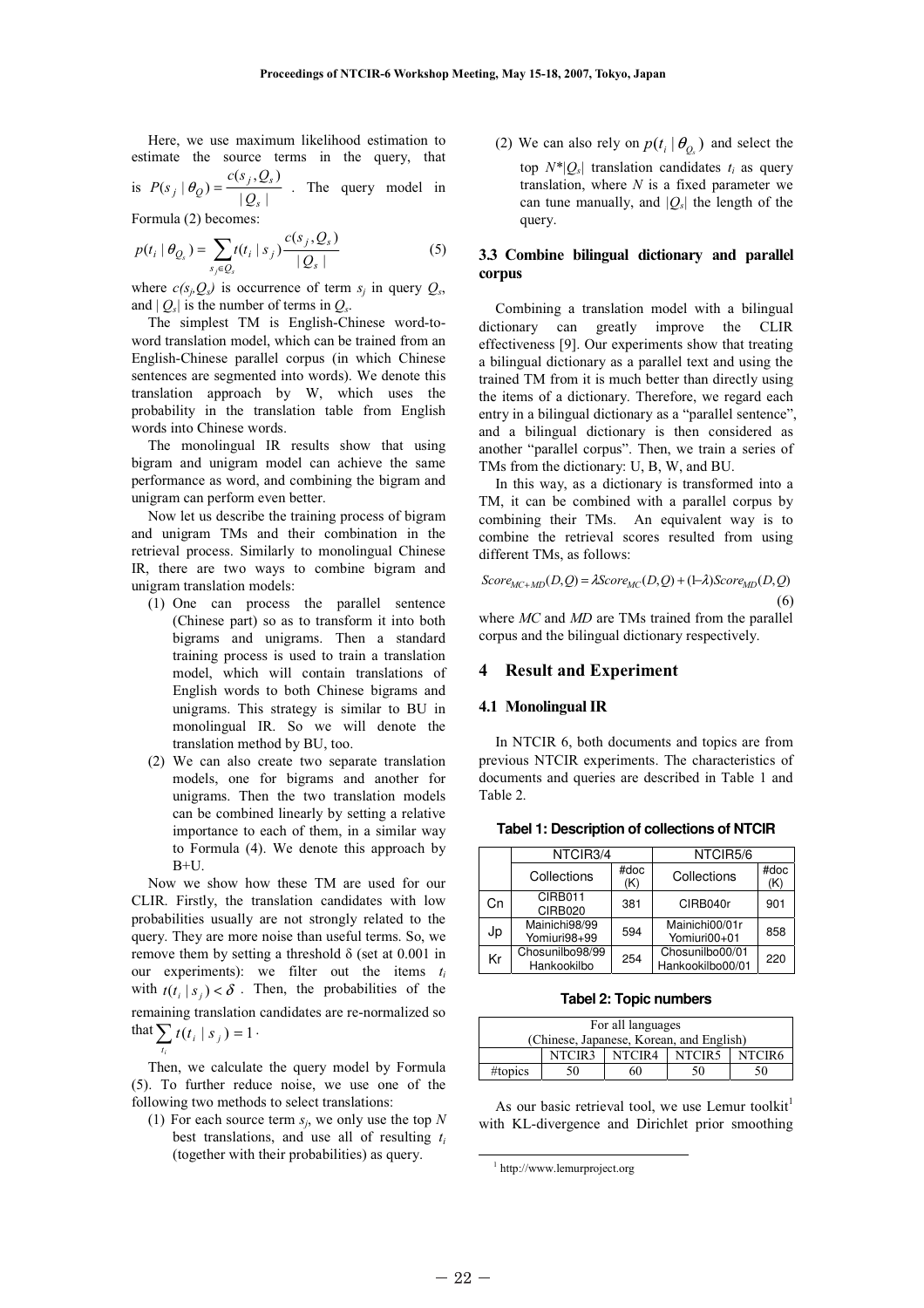method (with the default setting in Lemur). We evaluated the results of IR by TREC\_EVAL.

Tables 3 give the Chinese, Japanese, and Korean monolingual retrieval results for previous NTCIR queries. All of our results are measured in MAP (Means Average Precision). We use bold to indicate the best results. We tested the parameter  $\lambda$  of Formula (4) from 0.1 to 0.9. The results show that  $\lambda$ =0.3 gives the best performance. We notice that interpolating unigram and bigram (B+U) has the best performance for Chinese and Japanese. However, BU and B are best for Korean.

**Table 3: The results of using different index units for C/J/K monolingual IR on NTCIR4/5 data** 

|            | Means Average Precision (MAP) |       |       |       |       |       |       |       |       |       |               |       |  |
|------------|-------------------------------|-------|-------|-------|-------|-------|-------|-------|-------|-------|---------------|-------|--|
| Run-id     | U                             |       | B     |       | W     |       | BU    |       | WU    |       | $0.3B + 0.7U$ |       |  |
|            | Rigid                         | Relax | Rigid | Relax | Rigid | Relax | Rigid | Relax | Rigid | Relax | Rigid         | Relax |  |
| $C-C-T-N4$ | 1929                          | .2370 | .1670 | .2065 | .1679 | .2131 | .1928 | .2363 | .1817 | .2269 | .1979         | .2455 |  |
| C-C-D-N4   | 1491.                         | .1943 | .1367 | .1789 | .1503 | .1925 | .1555 | .1983 | .1515 | .1953 | .1735         | .2228 |  |
| $C-C-T-N5$ | .3302                         | .3589 | .2713 | .3300 | .2676 | .3315 | .2974 | .3554 | .3017 | .3537 | .3300         | .3766 |  |
| $C-C-D-NS$ | .2608                         | .3114 | .2156 | .2779 | .2339 | .2899 | .2492 | .3093 | .2516 | 3008  | .2811         | .3369 |  |
| J-J-T-N4   | .2377                         | .2899 | .2768 | .3670 | -     |       | .2807 | .3722 |       | -     | .2873         | .3664 |  |
| $J-J-D-NA$ | .2089                         | .2632 | .2216 | .3022 | -     | -     | .2287 | .3113 |       | -     | .2521         | .3301 |  |
| J-J-T-N5   | .2376                         | .2730 | .2471 | .3273 | -     | -     | .2705 | .3458 |       | -     | .2900         | .3495 |  |
| J-J-D-N5   | .2106                         | .2649 | .1900 | .2534 |       |       | .1906 | .2563 |       | -     | .2380         | .2989 |  |
| $K-K-T-N4$ | .2004                         | .2147 | .3873 | .4195 |       | -     | .4084 | .4396 |       | -     | .3608         | .3889 |  |
| K-K-D-N4   | .1652                         | .1745 | .3244 | .3498 |       |       | .3248 | .3488 |       |       | .3213         | .3441 |  |
| $K-K-T-N5$ | .2603                         | .2777 | .3699 | .3996 | -     | -     | .3865 | .4178 |       | -     | .3800         | .4001 |  |
| $K-K-D-NS$ | .2211                         | 2463  | .3501 | .3903 |       |       | .3340 | .3726 |       |       | .3396         | .3787 |  |

**Table 4: The results of CJK monolingual IR in NTCIR6 (We use model 0.3B+0.7U for C-C and K-K, UB for K-K-T, B for K-K-D. The columns shadowed are our officially submittions at Stage 1)** 

| Run-id  |       | RALI without pseudo feedback<br>(MAP) |       | RALI with pseudo feedback<br>(MAP) | Average MAP of all NTCIR6 runs |       |  |  |
|---------|-------|---------------------------------------|-------|------------------------------------|--------------------------------|-------|--|--|
|         | Rigid | Relax                                 | Rigid | Relax                              | Rigid                          | Relax |  |  |
| $C-C-T$ | .2139 | .3022                                 | .2330 | .3303                              | .2269                          | .3141 |  |  |
| $C-C-D$ | .1671 | .2376                                 | .2031 | .2907                              | .2354                          | .3294 |  |  |
| $J-J-T$ | .2426 | .3171                                 | .2576 | .3343                              | .2707                          | .3427 |  |  |
| J-J-D   | .1877 | .2485                                 | .2292 | .3052                              | .2480                          | .3214 |  |  |
| $K-K-T$ | .3332 | .3939                                 | .3460 | .4130                              | .3833                          | .4644 |  |  |
| $K-K-D$ | .2623 | .2970                                 | .3287 | .3945                              | .3892                          | .4678 |  |  |

# **Table 5: English to Chinese CLIR result on NTCIR 3/4/5 data (The cells shadowed are our officially submittions at Stage 2)**

| Run-id                   |           | Means Average Precision (MAP) |       |       |       |       |       |       |       |               |       |
|--------------------------|-----------|-------------------------------|-------|-------|-------|-------|-------|-------|-------|---------------|-------|
|                          |           | U                             |       | B     |       | w     |       | BU    |       | $0.3B + 0.7U$ |       |
|                          |           | Rigid                         | Relax | Rigid | Relax | Rigid | Relax | Rigid | Relax | Rigid         | Relax |
| $E-C-T-N3$               | Corpus    | .0910                         | .1079 | .0798 | .0860 | .0881 | .1086 | .0874 | .0983 | .1020         | .1132 |
|                          | Dict.     | .0691                         | .0768 | .0449 | .0530 | .0434 | .0509 | .0652 | .0776 | .0669         | .0767 |
| RALI-E-C-T01-N3          | Int(C, D) | .0928                         | .1106 | .0805 | .0985 | .0898 | .1080 | .0938 | .1102 | .1021         | .1170 |
| $E-C-D-N3$               | Corpus    | .0894                         | .1091 | .0969 | .1147 | .1099 | .1248 | .1099 | .1249 | .1276         | .1370 |
|                          | Dict.     | .0526                         | .0680 | .0354 | .0482 | .0625 | .0693 | .0553 | .0775 | .0628         | .0829 |
| RALI-E-C-D01-N3          | Int(C, D) | .0900                         | .1149 | .1037 | .1333 | .1163 | .1315 | .1116 | .1370 | .1226         | .1439 |
| $E-C-T-N4$               | Corpus    | .0854                         | .0962 | .0698 | .0804 | .0569 | .0703 | .0907 | .1066 | .0918         | .1063 |
|                          | Dict.     | .0733                         | .0862 | .0488 | .0548 | .0587 | .0712 | .0748 | .0870 | .0805         | .0955 |
| RALI-E-C-T01-N4          | Int(C, D) | .0935                         | .1060 | .0872 | .1004 | .0746 | .0897 | .1042 | .1194 | .1018         | .1180 |
| $E-C-D-N4$               | Corpus    | .0771                         | .0898 | .0576 | .0749 | .0574 | .0735 | .0806 | .0981 | .0849         | .1034 |
|                          | Dict.     | .0700                         | .0739 | .0448 | .0482 | .0560 | .0647 | .0683 | .0723 | .0764         | .0827 |
| RALI-E-C-D01-N4          | Int(C, D) | .0921                         | .1021 | .0774 | .0897 | .0727 | .0893 | .0935 | .1076 | .1017         | .1173 |
| $E-C-T-N5$               | Corpus    | .1500                         | .1686 | .1072 | .1306 | .1134 | .1305 | .1527 | .1852 | .1473         | .1751 |
|                          | Dict.     | .1161                         | .1187 | .0613 | .0694 | .0830 | .0898 | .0932 | .0910 | .1092         | .1090 |
| RALI-E-C-T01-N5          | Int(C, D) | .1533                         | .1727 | .1245 | .1512 | .1317 | .1566 | .1632 | .1970 | .1655         | .1916 |
| $E-C-D-N5$               | Corpus    | .1456                         | .1558 | .0983 | .1172 | .0818 | .0943 | .1506 | .1743 | .1492         | .1655 |
|                          | Dict.     | .0994                         | .1140 | .0472 | .0550 | .0929 | .1114 | .0800 | .0920 | .1139         | .1253 |
| RALI-E-C-D01-N5 Int(C,D) |           | .1676                         | .1792 | .1158 | .1369 | .1254 | .1492 | .1629 | .1844 | .1776         | .1946 |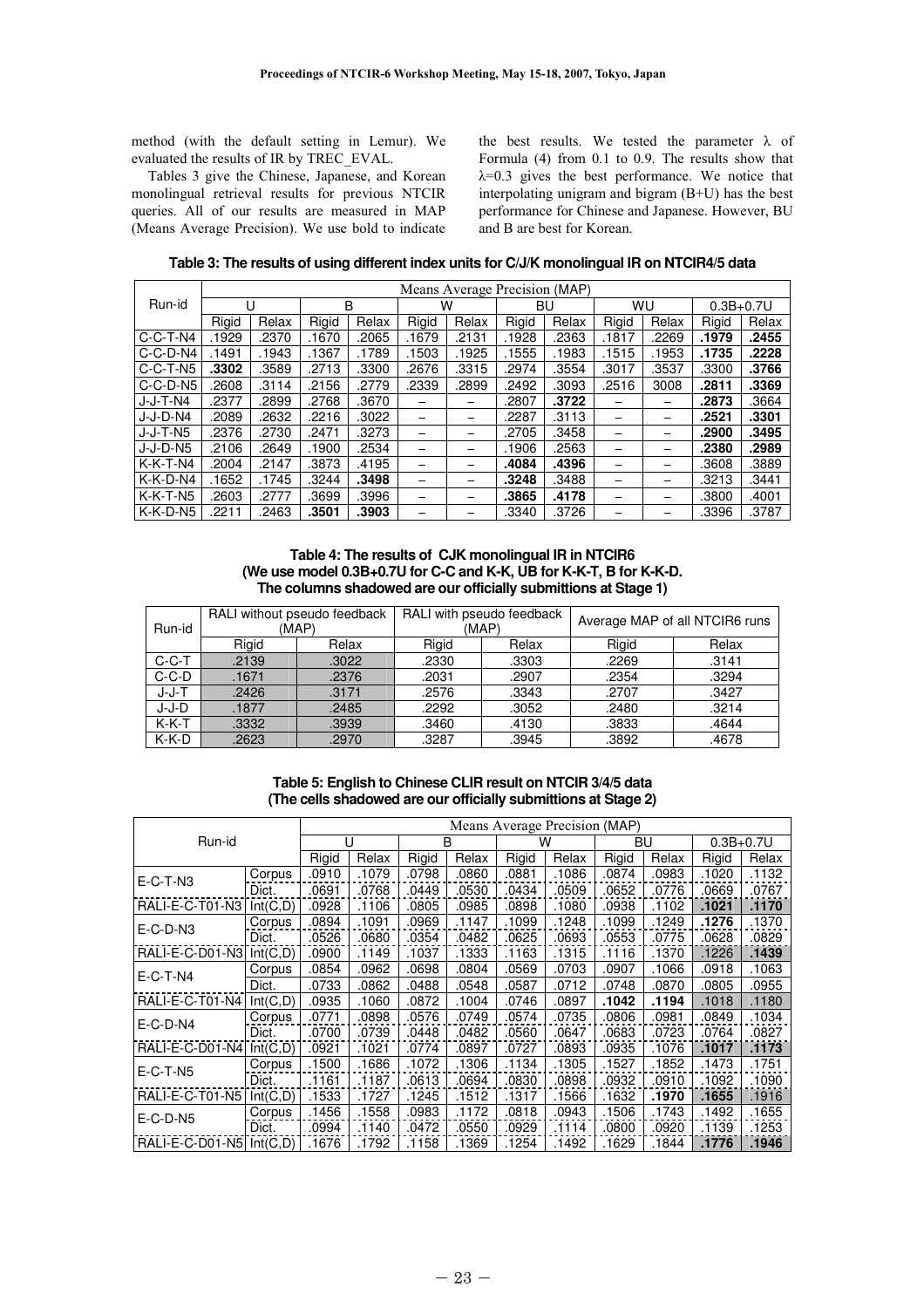At Stage 1 of NTCIR6, we submitted the monolingual IR results of Chinese, Japanese, and Korean. For Chinese and Japanese, we submitted the results produced by interpolating unigrams and bigrams (B+U); for Korean, we submitted the result using BU index (RALI-K-K-T) for title-only queries; and the results using bigrams for description and title+description queries (RALI-K-K-D, RALI-K-K-TD). In Table 4, we compare the result we submitted to NTCIR6. We noticed that our results are lower than average MAPs of NTCIR6. This is due to the fact that we only tried to compare index units and used the basic IR technique. After apply a simple pseudo relevance feedback (by our experiment, we set the number of document and term to 20 and 80 respectively), the results become more comparable to average MAPs.

### 4.2 English to Chinese CLIR experiments

Our model requires a set of parallel texts to train a TM. We have implemented an automatic mining tool to mine Chinese-English parallel texts from Web. It uses a similar approach to [2]. The parallel texts are from six websites, which are located in United Nations, Hong Kong, Taiwan, and Mainland China (Chinese pages encode in GB2312, Big5, and Unicode). It contains about 4 000 pairs of pages.

After converting the HTML texts to plaint texts and mark the paragraph and sentence boundaries, we use a sentence alignment algorithm to align the parallel texts to sentence pairs. Our sentence alignment algorithm is an extension of the length-based method [3], which also considers the lexical-translation according to a bilingual dictionary. The idea is that if a pair of sentences contains many words that are mutual translations in the dictionary, then their alignment score should be high. Here we use  $CEDICT<sup>1</sup>$ , which contains 28,000 Chinese items, to recognize the word translations between parallel sentences. After sentence alignment, we obtain 281,000 parallel sentence pairs.

For query translation, we use two resources: the parallel corpus and a bilingual dictionary. Similarly to parallel corpus, we train a series of TMs (B, U, W, and BU) from a bilingual dictionary, which merges Chinese-to-English Wordlist and English-to-Chinese Wordlist (version 1.0) from LDC  $2$ . The final dictionary contains 42,000 entries, which are treated as parallel sentences in TM training.

To translate English topic to Chinese, we select the top 6 translations of TM for each English source term. This number produced good results in our previous tests.

We tested different values for  $\lambda$  to combine parallel corpus and dictionary, ranging from 0.1 to 0.9. The result show  $Int(C, D) = 0$ . \*Corpus+0.3\*Dict is the best.

In Table 5,  $Int(C, D)$  is the interpolating of TMs from Corpus and Dictionary (by Formula (6)). The last columns of  $Int(C, D)$  are result of we submitted, which are from two step interpolations:

- (1) Interpolating the retrieval scores obtained with bigram and unigram models trained on the parallel corpus using Formula (4); the same for the models trained on the bilingual dictionary.
- (2) Interpolating the scores obtained in step 1 by Formula (6). In both interpolations,  $\lambda$  is set at 0.3.

For Chinese, the experiments of monolingual IR show that indexing by unigrams is comparable to using words, and usually better then bigram. The CLIR results show that using bigram and unigram as translation units is a reasonable alternative to words. Combinations of bigram and unigram usually produce higher effectiveness for both monolingual IR and CLIR. In particular, the best combination seems to be 0.3B+0.7U, i.e. the final ranking score is produced by Formula (4) with  $\lambda=0.3$ . Similar to Stage 1, the results we submitted at Stage 2 without using pseudo relevance feedback.

Due to lack of Japanese and Korean resources, we could not compare the results of n-gram to word for these languages. Between unigrams and bigrams, our experiments show that bigram is slightly better than unigrams for Japanese, and bigram is much better for Korean. The combination of bigram and unigram is also more effective for Japanese, but not necessarily for Korean.

# 5 Conclusion and Future Work

In our experiments in NTCIR6, we have focused on the comparison between words and n-grams, as well as their combinations, both for indexing and for query translation. Our experimental results with previous NTCIR queries show that n-grams as generally as effective as words for monolingual IR in Chinese. Different types of n-gram can be combined in different ways: they can be segmented simultaneously in the Chinese, Japanese and Korean texts, and used at the same time as indexes of the documents. This mixture approach has been used in several previous experiments [8]. In addition to this approach, we also tested the alternative of creating different types of index separately, then grouping them during the retrieval process. We found that this second approach is slightly more effective for Chinese and Japanese. This approach also has the flexibility of setting appropriate relative importance between different types of index, which the first mixture approach does not have.

For query translation, we have tested the utilization of Chinese n-grams as translation units. Similarly to monolingual IR, unigrams and bigrams can be

 <sup>1</sup> http://www.mandarintools.com/cedict.html

<sup>2</sup> http://projects.ldc.upenn.edu/Chinese/LDC\_ch.htm